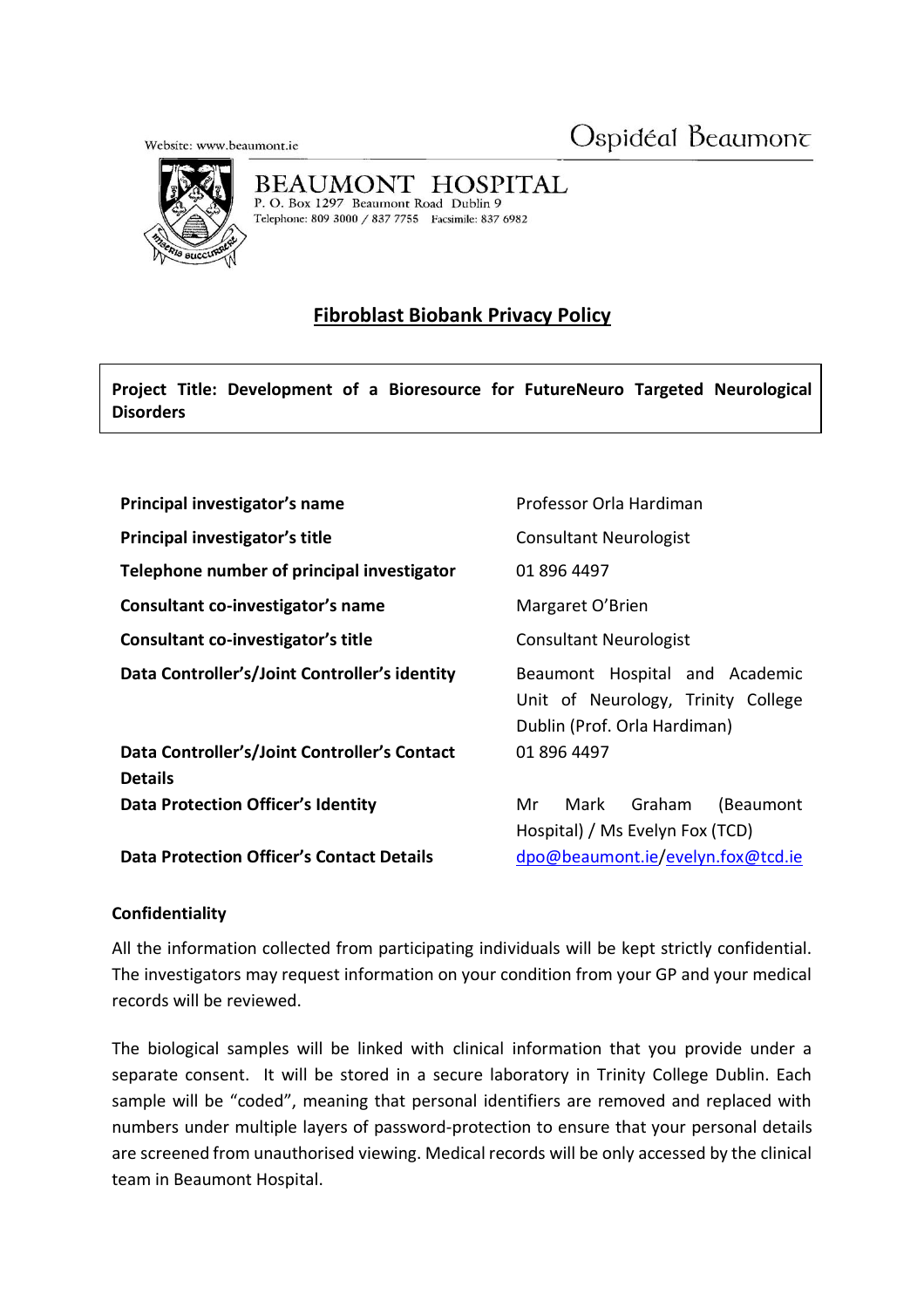Samples taken during this study will be retained indefinitely in a biobank as to allow further analysis. They will be used in related studies in the future, subject to approval by the Beaumont Hospital Ethics (Medical Research) Committee.

## **Data Protection**

- 1. We will be using your skin fibroblasts in our research to generate neural cell lines and establish a biobank for the use of future research projects involved in the understanding and treatment of the disease. Blood samples will be taken and processed to look for proteins and other constituents that may provide clues about the disease.
- 2. Your data is being processed under the following General Data Protection Regulation 2016 legal basis.

**Article 6(1)(e)** processing is necessary for the performance of a task carried out in the public interest.

**Article 9(2)(j)** processing is necessary for archiving purposes in scientific research purposes in accordance with Article 89.

- 3. The recipients of the data are Prof. Orla Hardiman (Principal Investigator and Consultant Neurologist), Dr. Margaret O'Brien (Consultant Neurologist) and the research team in Trinity College Dublin under the supervision of Prof. Hardiman.
- 4. This study involves the establishment of a biobank therefore biospecimens will be retained indefinitely (subject to approval from the Research Ethics Committee).
- 5. As your biospecimens will be pseudonymised (coded) at the time of biopsy, it is unlikely that any data breach could cause harm. Biospecimens will be coded using your unique identification number and codes will be stored on a passcode protected encrypted computer in a secure facility in Trinity College Dublin.
- 6. You have the right to withdraw consent to your personal data being used in the research project at any stage by contacting Prof. Orla Hardiman on 01 896-4497. On withdrawal of consent, the relevant samples will be permanently destroyed. This will not affect your future treatments.
- 7. You have a right to lodge a complaint with the Data Protection Commissioner about this research study if you feel your personal data is being mishandled.
- 8. You have a right to request access to your data and a copy of it, unless your request would make it impossible or make it very difficult to conduct the research.